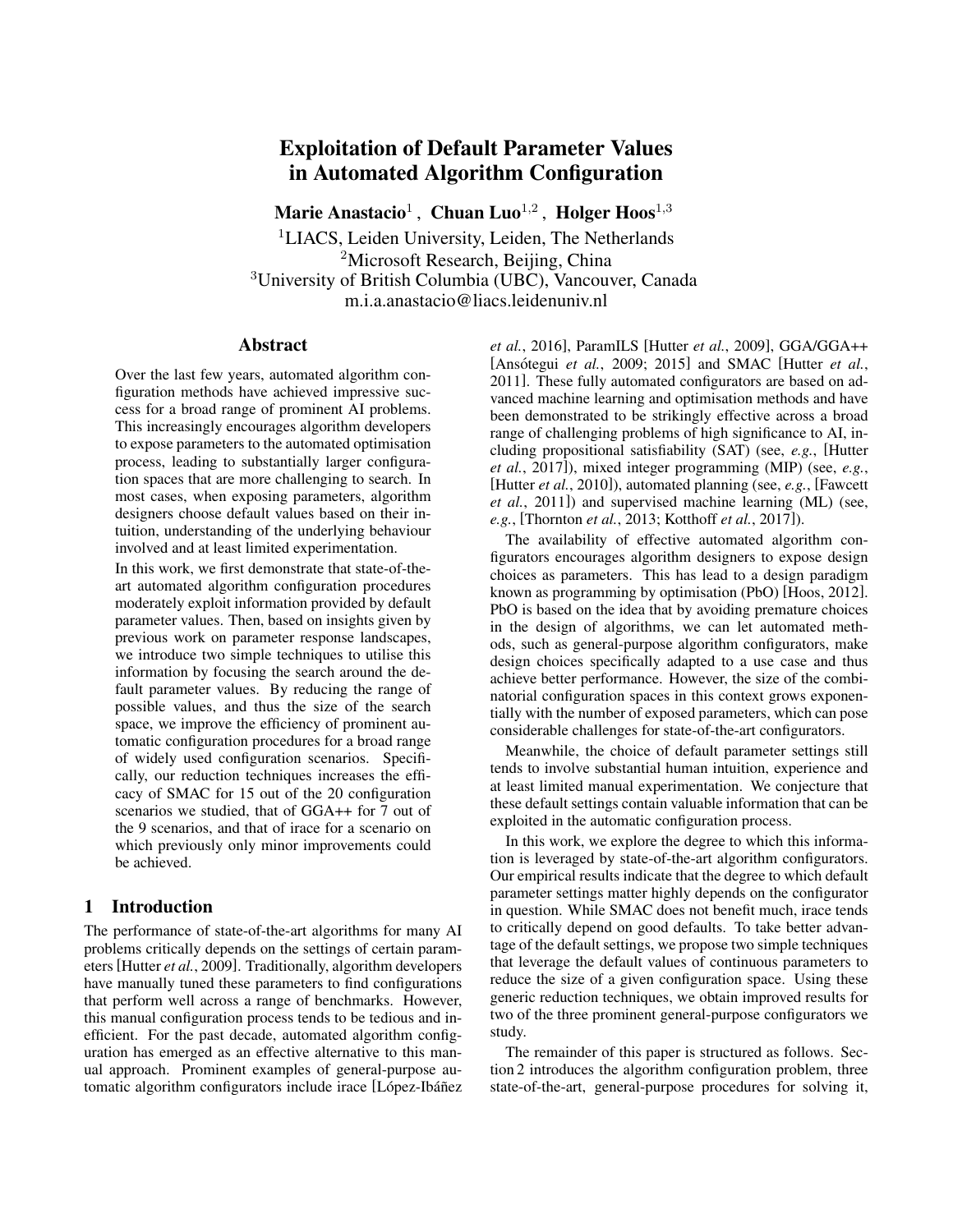and the two research questions we investigate in the following. Section 3 describes the configurators, algorithms and benchmarks used in our study, as well as our experimental setup. In Section 4, we compare the performance of the configurators with and without giving them access to the default parameter values provided in our benchmark scenarios. In Section 5, we outline our two parameter reduction techniques. In Section 6, we show how the performance of SMAC, one of the most widely used algorithm configurators, is affected by these reduction techniques, and investigate how these observation generalise to other configurators. Finally, Section 7 draws general conclusions and insights from our results.

## 2 Automatic algorithm configuration

The algorithm configuration problem can be defined as follows. Given:

- a target algorithm A with parameters  $p_1, p_2, ..., p_k$ , a domain  $D_i$  of possible values and a default value  $d_i \in D_i$ for each parameter  $p_i$ ;
- $\bullet$  a configuration space  $C$ , containing all valid combinations of parameter values of A;
- a set of problem instances  $I$ ;
- a performance metric  $m$  that measures the performance of a configuration  $c \in C$  of target algorithm A on I;

find  $c^* \in C$  that optimises the performance of A on instance set I, according to metric m.

There are different types of parameters. Categorical parameters have an unordered, finite set of values; they are often used to select between several heuristic components or mechanisms.Boolean parameters typically activate or deactivate optional algorithm components. Numerical, integer- or real-valued parameters are often used to quantitatively control performance-relevant aspects of a given target algorithm, such as a learning rate. Some parameters may conditionally depend on others, in that they are only active for certain values of other (often categorical) parameters.

In recent years, much work has been done on automatic algorithm configuration, resulting in several general-purpose automatic algorithm configurators, based on different approaches. The configurator irace [Birattari *et al.*, 2010; López-Ibáñez et al., 2016] leverages racing methods based on a statistical test in conjunction with model-based sampling of configurations. GGA [Ansótegui *et al.*, 2009] and GGA++ [Ansótegui *et al.*, 2015] are based on gender-based evolutionary algorithm. SMAC [Hutter *et al.*, 2011] is based on a sequential model-based (aka Bayesian) optimisation approach and utilises a random forest model and an expected improvement criterion to produce promising configurations.

Default parameter values. Algorithm developers usually provide a default parameter configuration that has been chosen to perform reasonably well across a broad range of problem instances. A recent study of the dependence of algorithm performance on the setting of numerical parameters has found that these configuration landscapes tend to be surprisingly benign [Pushak and Hoos, 2018]. This suggests that even limited manual tuning may produce useful information about promising parameter values. At the same time, it has been shown that by starting SMAC from a performance model learned on a another set of benchmark instances, considerable speedups can be obtained compared to SMAC runs without this kind of prior knowledge [Lindauer and Hutter, 2018]. This suggest that knowledge regarding high-quality configurations can be transferred between sets of problem instances. Together, these observations indicate that default parameter configurations may contain valuable information that can be exploited for automatic algorithm configuration. In light of this, we consider the following research question :

(RQ1) How much impact does the default configuration have on current configurators? To obtain insight into the degree to which default parameter values are exploited by state-of-the-art algorithm configuration procedures, we compare performance of two prominent, yet very different, configurators, SMAC and irace, with or without using the default setting to initialize the configuration process.

Search space reduction. Recently, it has been demonstrated that automatic configuration with irace can be sped up by focusing the search process on specific areas of a given configuration space, by means of applying transformations to one real-valued parameter of a simulated annealing algorithm [Franzin *et al.*, 2018]. This work also produced evidence that poorly chosen transformation can degrade the automatic configuration process. As mentioned above, we have reason to believe that promising regions of values for individual parameters can often be found around expert-determined default values, and we aim to investigate this hypothesis. For scenarios with large configuration spaces in which highperformance configurations are difficult to find, we conjecture that searching configurations inside a reduced search space, obtained by restricting the ranges of certain parameters, can be more effective than searching the full configuration space. This leads us to our second research question:

(RQ2) Can we leverage the information contained in the default by reducing the range of the parameters? Specifically, we introduce two techniques that limit the search to a neighbourhood of the default values and evaluate their impact on the performance of several state-of-the-art configurators, across a broad range of configuration scenarios.

## 3 Experimental setup

To answer our research questions, we selected 20 configuration scenarios from the general algorithm configuration library AClib [Hutter *et al.*, 2014], covering four prominent AI problems: SAT, MIP, automated planning and automated machine learning. The algorithms and benchmarks included in AClib are well known and widely used in the automatic algorithm configuration literature. This section describes the target algorithms, benchmark instance sets and algorithm configurators, as well as our experimental protocol and execution environment.

#### 3.1 Target algorithms

In our experiments, we used three solvers for propositional satisfiability (SAT), one automated planning system, one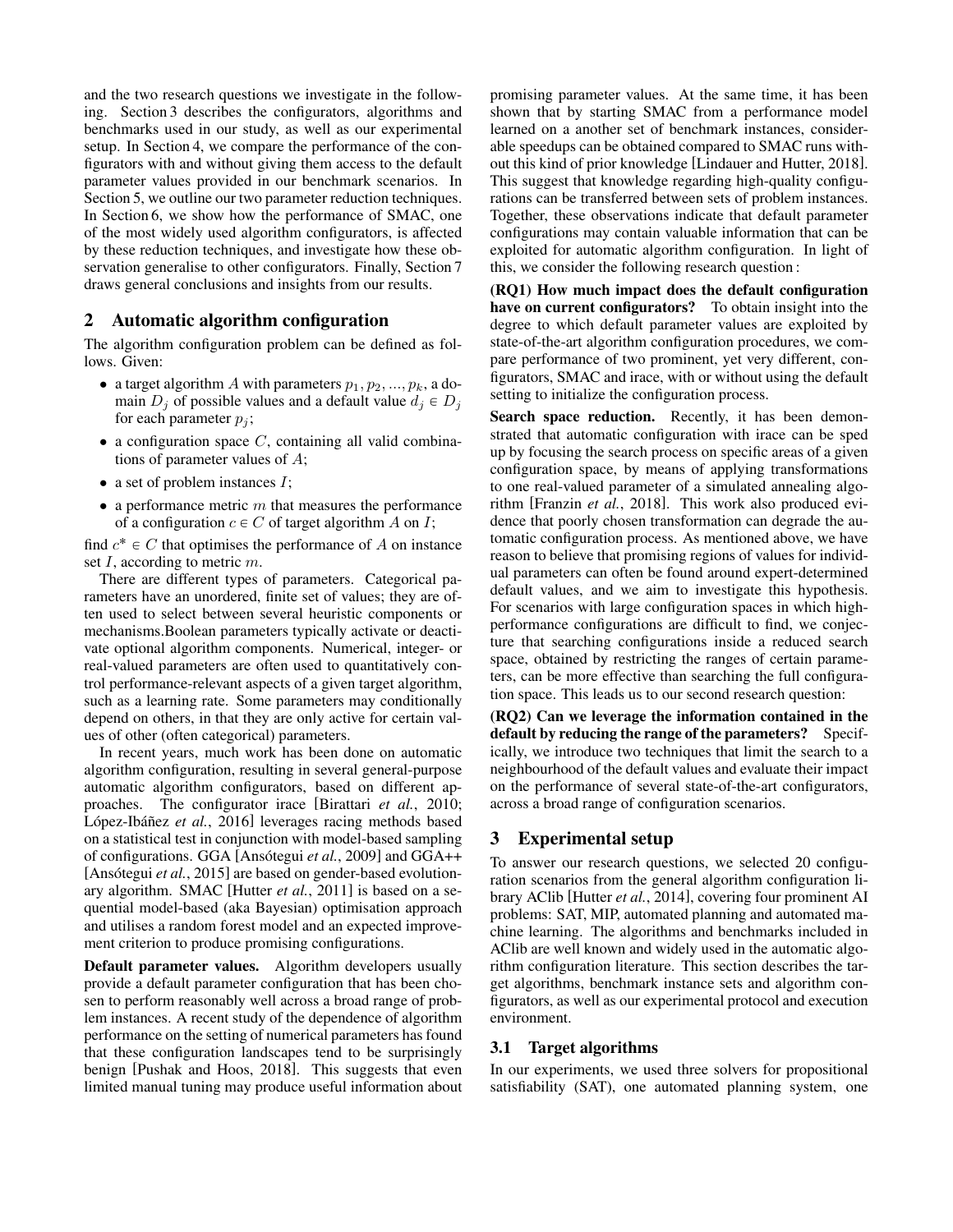| Solver       | Number of parameters      | Problem |     |          |
|--------------|---------------------------|---------|-----|----------|
|              | Total<br>Real<br>Integers |         |     |          |
| Clasp        | 75                        |         | 30  |          |
| Lingeling    | 322                       |         | 186 | SAT      |
| SpToRiss     | 222                       | 16      | 36  |          |
| LPG          | 67                        | 14      |     | Planning |
| <b>CPLEX</b> | 74                        |         | 16  | MIP      |
| AutoWK       | 702                       | 99      | 127 | ML.      |

Table 1: Target algorithms used in our experiments (from AClib).

solver for mixed integer programming (MIP) and one automated machine learning (ML) system. Details about their configuration spaces are provided in Table 1.

Three SAT solvers were selected based on their performance in the Configurable SAT Solver Challenge (CSSC) 2014 [Hutter *et al.*, 2017]. Lingeling [Biere, 2014] ranked first on the *industrial SAT+UNSAT* track and second on the *crafted SAT+UNSAT* track, Clasp [Gebser *et al.*, 2012] ranked first on the *crafted SAT+UNSAT* and *Random SAT+UNSAT* tracks and SpToRiss [Balint and Manthey, 2014] ranked second on the *Random SAT* track.

LPG [Gerevini *et al.*, 2003; 2008; 2011] is an automated planning system that has been successfully configured previously [Vallati *et al.*, 2011; Fawcett and Hoos, 2016] and is also available through AClib. We have also conducted preliminary experiments with FastDownward [Helmert, 2006; 2009], a prominent planner that showed excellent performance in planning competitions that has also been configured automatically [Fawcett *et al.*, 2011], but the parameter range reduction techniques we study in connection with RQ2 apply to numerical parameters only, of which FastDownward possesses only one. The MIP solver CPLEX from IBM is widely used in practice and in the literature [Hutter *et al.*, 2010].

AutoWK [Thornton *et al.*, 2013; Kotthoff *et al.*, 2017] is a prominent and widely used automated machine learning system based on, and distributed as part of, the WEKA machine learning and data mining workbench.

#### 3.2 Benchmark instance sets

The AClib scenarios we considered are based on 14 sets of benchmark instances for SAT, MIP, planning and AutoML, as outlined in Table 3. For the SAT, MIP and planning scenarios, we used the training and testing sets provided in AClib [Hutter *et al.*, 2014]. For AutoML, the AClib scenarios involve minimisation of the cross-validated error rate. We follow the same procedure using the same folds.

#### 3.3 Configurators

To investigate our research questions, we used three of the most prominent algorithm configurators: irace [López-Ibáñez *et al.*, 2016], GGA++ [Ansótegui *et al.*, 2015] and SMAC [Hutter *et al.*, 2011] (see Section 2). In light of the considerable computational expense involved in configuration experiments, we focused our investigation on SMAC (arguably, the most widely used of the three), and conducted smaller experiments to determine to which degree similar results could be obtained for the other two configurators.

|              | s      | s     | Objective Budget Cutoff Algorithm | Benchmark                                                         |
|--------------|--------|-------|-----------------------------------|-------------------------------------------------------------------|
|              | 172800 | 300   | Clasp                             | CF<br>LABS<br><b>UNSAT</b>                                        |
|              |        |       | Lingeling                         | CF<br>LABS<br><b>UNSAT</b>                                        |
| <b>PAR10</b> |        |       | SpToRiss                          | CF<br>LABS<br><b>UNSAT</b>                                        |
|              |        |       | LPG                               | Depots<br>Satellite<br>Zenotravel                                 |
|              |        | 10000 | <b>CPLEX</b>                      | <b>CLS</b><br><b>COR-LAT</b><br>RCW <sub>2</sub><br><b>REG200</b> |
| error-rate   | 108000 | 9000  | AutoWK                            | <b>CAR</b><br>GC<br>WF<br>WQW                                     |

Table 2: Configuration scenarios used in our experiments (from AClib)

In the beginning of each configuration run, irace evaluates the run-time of the target algorithm to evaluate the length of each iteration and the number of possible iterations given the time budget specified by the user. Depending on the evaluated run-time, irace refused to run on some of our scenarios, especially when starting from a random configuration, and ran over the time limit for many others. After discussing with the developers to make sure that it was not caused by our design choices, we decided to terminate irace after five times the allowed overall time budget; as a result, some results for irace are based on much larger time budgets than those for the other configurators, ranging from 110% of the time budget for LPG scenarios to 300% or more for SparrowToRiss.

Following recommendations of its developers, GGA++ was run on eight CPU cores and sometimes exceeded the given time limit.It is important to note that even though we specified the same wall-clock limit for all configurators, they did not use the same amount of CPU time. Therefore, it is problematic to compare performance between configurators; however, such comparisons are not required for answering our research questions.

#### 3.4 Experimental protocol

All configuration scenarios were run according to the setup described in AClib and described in Table 2. The considered configuration objective is the minimization of PAR10 (average running time of the target algorithm, with the timed-out runs counted as ten times the cutoff time) for SAT, MIP and automated planning, and of the cross-validated error rate for AutoML. We ran each configurator independently 25 times on each scenario and evaluated the 25 resulting parameter configurations on our training and testing sets.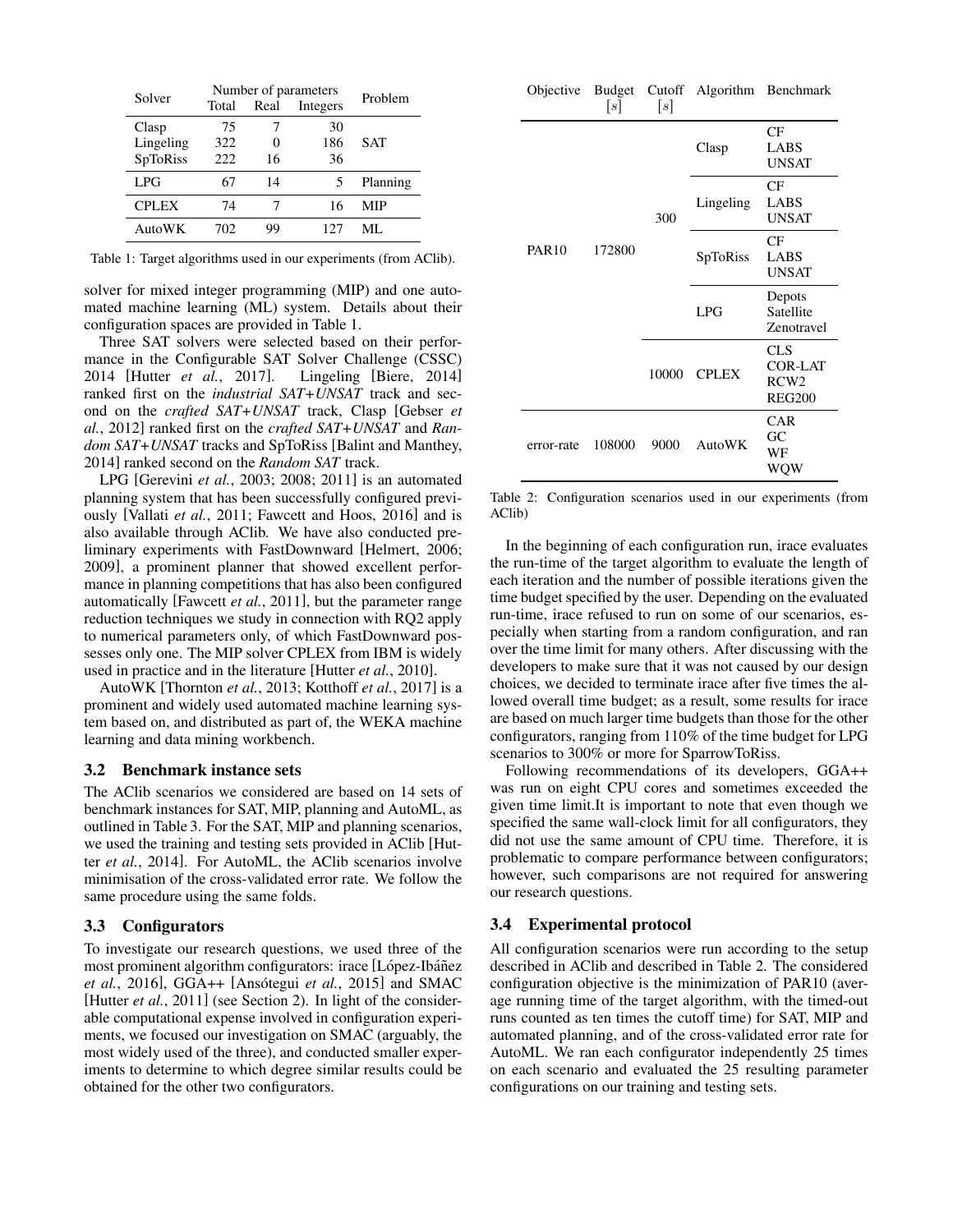| Benchmark                                                  | Instances                   |                          | Description                                                                                                                                                                                                      | Reference                                                                                                                                                                 | Problem    |
|------------------------------------------------------------|-----------------------------|--------------------------|------------------------------------------------------------------------------------------------------------------------------------------------------------------------------------------------------------------|---------------------------------------------------------------------------------------------------------------------------------------------------------------------------|------------|
|                                                            | Train                       | Test                     |                                                                                                                                                                                                                  |                                                                                                                                                                           |            |
| CF                                                         | 298                         | 301                      | produced by a CNF fuzzing tool                                                                                                                                                                                   | [Brummayer <i>et al.</i> , 2010; Hutter <i>et</i><br>al., 2017]                                                                                                           |            |
| LABS                                                       | 350                         | 350                      | low autocorrelation binary sequence problem con-<br>verted into SAT instances                                                                                                                                    | [Mugrauer and Balint, 2013; Hutter<br><i>et al.</i> , 2017                                                                                                                | <b>SAT</b> |
| <b>UNSAT</b>                                               | 299                         | 249                      | unsatisfiable 5-SAT generated uniformly at random                                                                                                                                                                | Hutter <i>et al.</i> , 2017]                                                                                                                                              |            |
| Depots<br>Satellite<br>Zenotravel                          | 2000<br>2000<br>2000        | 2000<br>2000<br>2000     | combines transportation and blocks problem<br>control and observation scheduling of satellities<br>route planning                                                                                                | [Long and Fox, 2003]<br>[Long and Fox, 2003]<br>[Penberthy and Weld, 1994; Long<br>and Fox, 2003]                                                                         | Planning   |
| <b>CLS</b><br>COR-LAT<br>RCW <sub>2</sub><br><b>REG200</b> | 50<br>1000<br>495<br>999    | 50<br>1000<br>495<br>999 | capacitated lot-sizing benchmark<br>data for wildlife corridors in the Northern Rockies<br>MIP-encoded habitat preservation data for endan-<br>gered red-cockaded woodpeckers<br>generated MIP problem instances | [Atamtürk and Muñoz, 2004]<br>[Gomes <i>et al.</i> , 2008]<br>[Xu <i>et al.</i> , 2011; Ahmadizadeh <i>et al.</i> ,<br>2010 <sub>l</sub><br>[Hutter <i>et al.</i> , 2010] | <b>MIP</b> |
| <b>CAR</b><br>GC<br>WF<br>WQW                              | 1728<br>690<br>5000<br>4898 | $\overline{\phantom{a}}$ | evaluation of cars<br>classifies people as good or bad credit risks<br>generated waves<br>model wine quality based on physicochemical tests                                                                      | [Dua and Karra Taniskidou, 2017;<br>Thornton <i>et al.</i> , 2013                                                                                                         | ML         |

Table 3: Benchmark instance sets considered in our experiments (obtained from AClib).

Algorithm configurators are randomised, and their performance is known to vary substantially between multiple independent runs on the same scenario. To leverage this, it is common practice to perform multiple independent runs of a configurator on a given scenario (usually in parallel), and to report the best configuration (evaluated on the training instances) as the final result of he overall configuration process.

To capture the statistical variability of this standard protocol, we repeatedly sampled 8 runs uniformly at random and identified the best of these according to performance on the training set. We used 10 000 such samples to estimate the probability distribution of the quality of the result produced by each configurator on each configuration scenario. We then compared the medians of these empirical distributions, using a one-sided Mann-Whitney U-test ( $\alpha = 0.05$ ) to assess statistical significance of observed performance differences.

All experiments were performed on a computing cluster running CentOS on Dual 16-core 2.10GHz Intel Xeon E5- 2683 CPUs with 40 MB cache and 94 GB RAM.

## 4 Impact of the default configuration

As mentioned previously, most configurable algorithms come with default parameter values that have been carefully chosen by the developer. Algorithm configuration procedures handle those default values differently. By default GGA++ ignores the default configuration specified by a given target algorithm. Although this behaviour can be changed by parameters, GGA++ creates its population randomly and optimizes from there. SMAC, on the other hand, uses the default configuration as one of the starting configurations for building the model that guides its search process. Finally, irace not only uses the default as one of its initial racing configurations, but also as a way to estimate the running time of the target algorithm and thus the number of iterations.

|                 |               | Default |        | <b>SMAC</b> |        | irace  |
|-----------------|---------------|---------|--------|-------------|--------|--------|
|                 |               |         | def    | rand        | def    | rand   |
|                 | CF            | 424.43  | 223.27 | 196.62      | 224.10 | 223.05 |
| <b>SpToRiss</b> | LABS          | 885.78  | 780.94 | 787.00      | 803.03 | 815.06 |
|                 | <b>UNSAT</b>  | 152.33  | 1.25   | 1.13        | 1.36   | 1.20   |
|                 | CLS           | 3.46    | 2.14   | 2.45        | 4.44   | 3.99   |
| <b>CPLEX</b>    | COR-LAT       | 52.14   | 7.75   | 7.98        | 10.64  | 14.56  |
|                 | <b>REG200</b> | 10.83   | 4.04   | 4.13        | 4.55   | 4.86   |
|                 | CAR           | 0.500   | 0.250  | 0.270       | 0.300  |        |
| <b>AutoWK</b>   | GC            | 0.590   | 0.330  | 0.280       | 0.240  |        |
|                 | WF            | 1.97    | 0.340  | 0.220       | 0.230  | 0.300  |
|                 | wow           | 1.83    | 0.350  | 0.360       | 0.370  | 0.410  |

Table 4: Results for SMAC (left) and irace (right) for default and random initial configurations; median PAR10 (in CPU sec) for SAT and MIP, 10-fold cross-validated error rate for ML; best results are underlined, while boldface indicates results that are statistically tied to the best, according to a one-sided Mann-Whitney test ( $\alpha = 0.05$ ).

How much impact does the default configuration have on current configurators? We ran SMAC and irace with and without the default parameter values supplied in our AClib scenarios; then, we applied the protocol described in Section 3.4 to compare the resulting configurations (see Table 4). SMAC finds better configurations for 5 out of 10 scenarios when starting from default parameter values, for 4 out of 10 scenarios starting from a random configuration produces better results, and for 1 scenario no significant difference is observed. Overall, there seems to be no clear advantage in using the default configuration as a starting point. This is not surprising, considering that SMAC interleaves the configurations determined using its random forest model with randomly chosen configurations. This is done to avoid stagnation of the model-based search process and limits the impact of a specific starting configuration. When given a limited time budget (as in all our experiments), irace uses the default configuration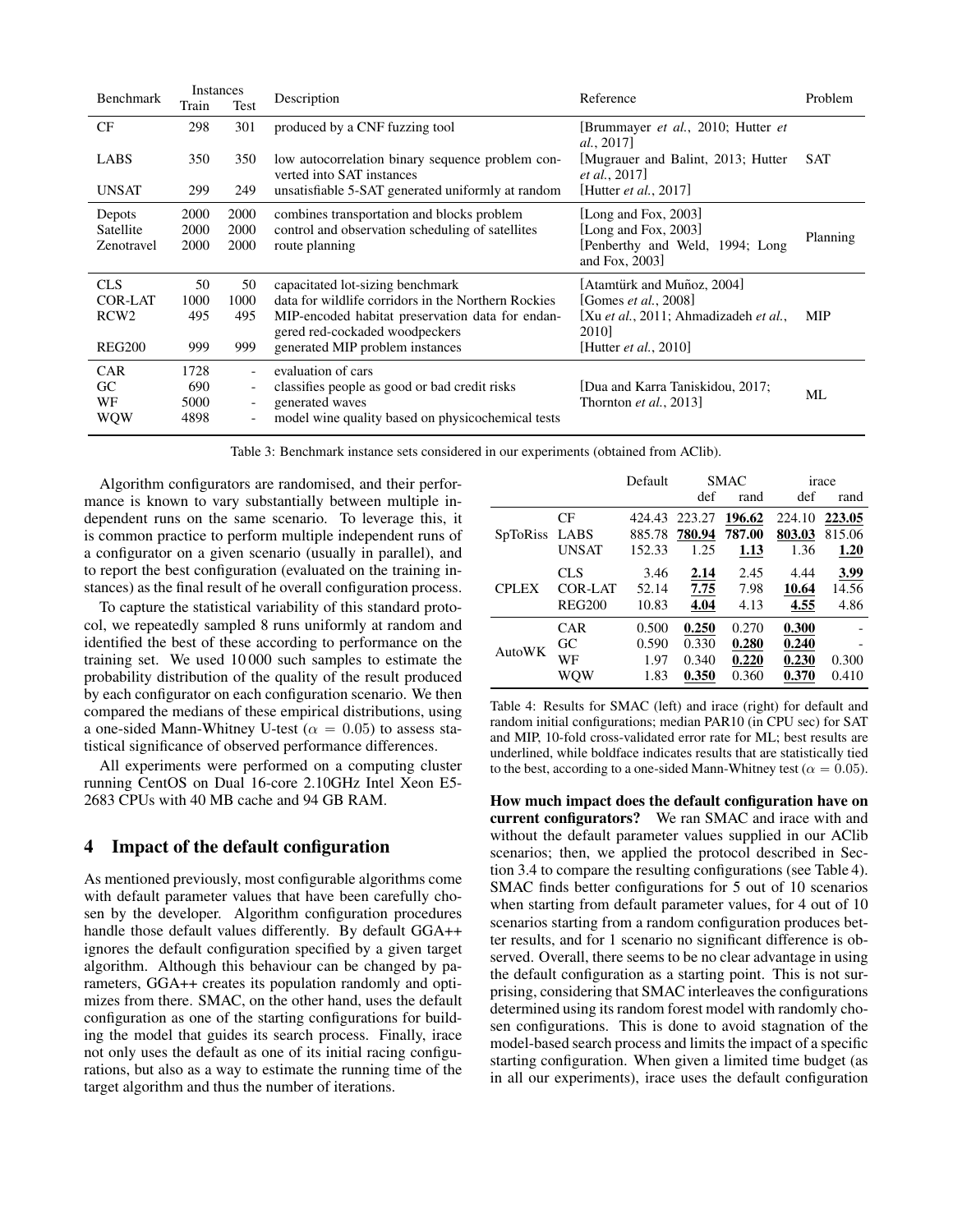of the given target algorithm to estimate target algorithm running time. Consequently, when starting from a randomly chosen configuration, under which the target algorithm performs very badly, irace may refuse to run, since it assumes there is insufficient time for the racing process to produce meaningful results within the given time budget. The results reported in Table 4 show only the results for scenarios for which at least 8 configurator runs finished within 5 times the given overall time budget for configuration. irace was unable to run on 2 of our 10 benchmark scenarios, for 5 others it performs better when given access to the default configuration, and for the 3 remaining out of 10 scenarios starting from a random configuration produces better results.

The benefit of a user-provided default configuration for a given target algorithm thus depends on the configuration procedure. While irace critically depends on meaningful default configurations, they do not consistently improve the performance of SMAC and are completely ignored by GGA++.

#### 5 Search space reduction

Automatic algorithm configurators can be seen as searching the configuration space of a given target algorithm. Due to the various types of parameters, the conditions linking them and the effects of their interaction it can be hard to search the space of possible configurations. We will focus on integerand real-valued parameters for our experiments, as their domains are often large intervals, reducing which can have a big impact on the size of a given configuration space.

How to reduce parameter domains? For  $k \in \{1, 2, ..., n\}$ , the domain of the integer- or real-valued parameter  $p_k$  is defined by its lower bound  $d_{k,min}$ , its upper bound  $d_{k,max}$ and its default value  $d_k$ . The length of its range is denoted  $d_{k,range} = d_{k,max} - d_{k,min}.$ 

We consider two different reduction techniques to calculate a new domain  $D_{k,sub}$ . To avoid reducing small ranges, we apply domain reduction only to parameters with at least 10 possible values for integers and a range of 1 for real numbers. For parameters varying in a logarithmic scale, we apply the reductions on the logarithmic domain.

Our first technique reduces the domain of a given parameter so it begins at one tenth of the default value and ends at ten times the default value:

$$
D_{k,sub} = [0.1 \cdot d_k, 10 \cdot d_k]. \tag{R1}
$$

Our second technique reduces the range to a tenth of  $D_k$ , centred around the default value:

$$
D_{k,sub} = \left[ d_k - \frac{d_{k,range}}{20}, d_k + \frac{d_{k,range}}{20} \right].
$$
 (R2)

As  $D_{k,sub}$  thus defined could exceed the bounds of  $D_k$ , we obtain the reduced range by taking the intersection of the two ranges. The final reduced range  $D_{k,red}$  is defined as

$$
D_{k,red} = D_k \cap D_{k,sub} \tag{1}
$$

Moreover, each step of the reduction is made such that we keep at least 10 possible values for integers and a length of 1 for real numbers, meaning that this rule applies to  $D_{k,sub}$  and we add values to  $D_{k, red}$  as a final step if needed.

| Solver          |       | Parameters | Reduced parameters |      |                |      |
|-----------------|-------|------------|--------------------|------|----------------|------|
|                 | Total | Numerical  | R1                 |      | R <sub>2</sub> |      |
| Clasp           | 75    | 37         | 25                 | (24) | 29             | (28) |
| Lingeling       | 322   | 185        | 154                | (0)  | 163            | (0)  |
| <b>SpToRiss</b> | 222   | 52         | 10                 | (9)  | 20             | (16) |
| LPG.            | 67    | 19         |                    | (4)  | 12             | (8)  |
| <b>CPLEX</b>    | 74    | 23         | 20                 | (2)  | 20             | (2)  |
| AutoWK          | 702   | 226        | 60                 | (60) |                | 111) |

Table 5: Target algorithms parameter space description; The total number of numerical parameters; the number of parameters reduced by our techniques and, in parentheses, the number of these conditionally dependent on at least one other parameter.

How does the range reduction affect the considered algorithms configuration spaces? We applied both reductions to the six algorithms appearing in our configuration scenarios. As seen in Table 5, for Clasp, CPLEX and Lingeling, the ranges of between 27 and 50% of the total number of parameters are reduced, which suggests that there is potential for large impact when configuring them. We note that the parameters of Clasp to which reduction is applied are almost all conditionally dependent on at least one other parameter value, which may reduce the effect of domain reduction in this case. For SpToRiss, LPG and AutoWK, only 5 to 17% of the parameters are affected by domain reduction, and we thus expect the effect on configurator performance to be less pronounced.

## 6 Configuration results

To evaluate the impact of search space reduction on the configuration process, we ran extensive experiments with SMAC, as well as more limited experiments with irace and GGA++. We then applied the protocol described in Section 3.4 to compare the results obtained for the full configuration space and the space obtained using our two reduction techniques.

How do our reduction techniques impact the performance of SMAC? As seen in Table 6, reducing the search space allowed SMAC to perform better for 15 out of the 20 studied scenarios, although for one of these, none of the optimized configurations reached the quality of the default configuration (on testing data). For the five remaining scenarios, significantly better results were obtained for the full configuration space. Reductions R1 and R2 lead to improved results for 12 and 8 scenarios, respectively. These improvements occur over all AI problems and target algorithms we studied.

Do our observations generalize to other configuration approaches? We ran limited experiments with irace and GGA++. We tested one target algorithm for each type of problem and chose among the benchmarks based on the results obtained by SMAC. We kept, for each problem type, one scenario on which each reduction technique improved the results of SMAC, as well as one for which it worsened it. We kept three SAT, two planning, two MIP and two ML scenarios, resulting in 9 scenarios overall. The results for irace and GGA++ are shown in Table 7.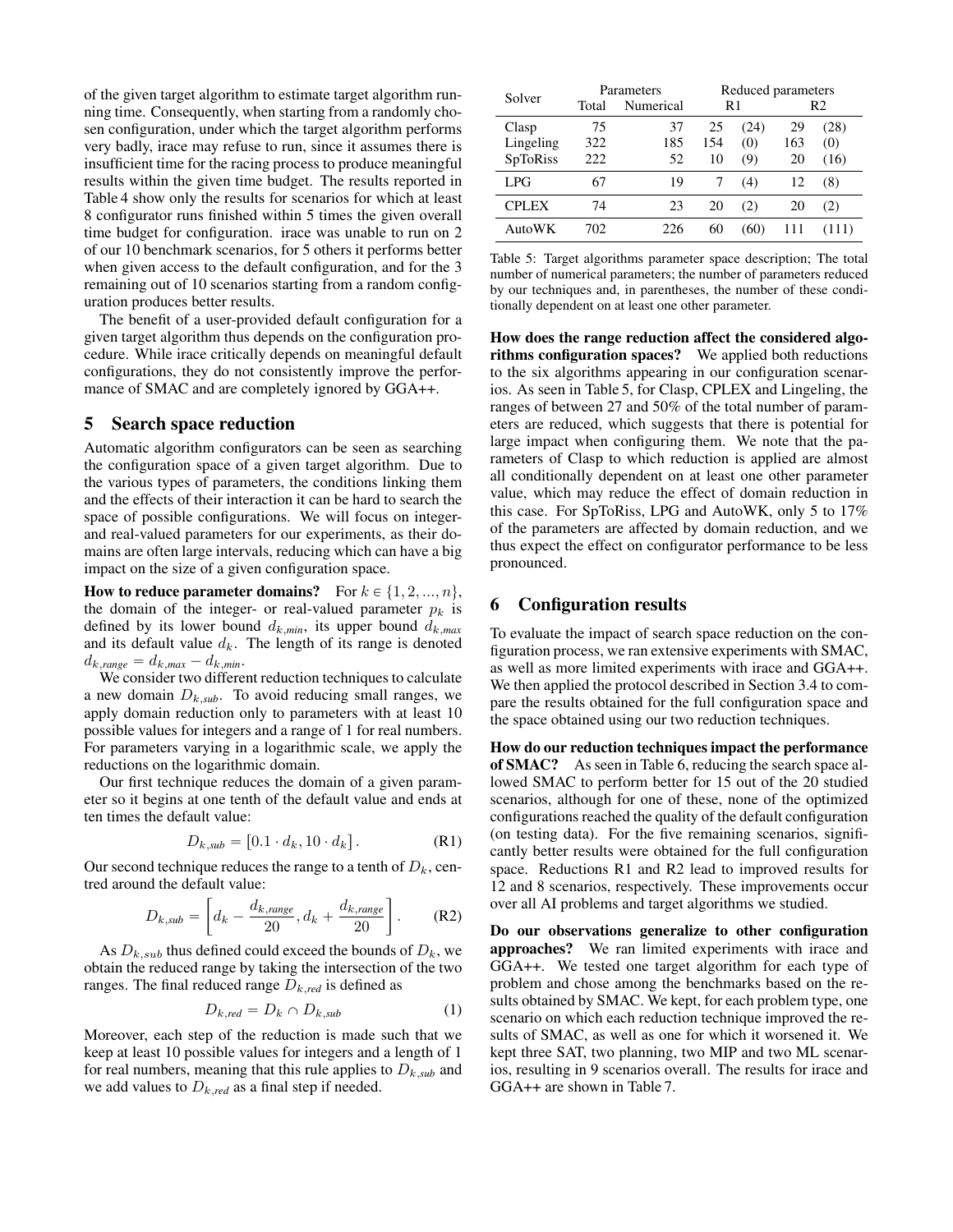|                 |                  | Quality |        |        |        |  |  |
|-----------------|------------------|---------|--------|--------|--------|--|--|
|                 |                  | Default | full   | R1     | R2     |  |  |
| Clasp           | CF               | 174.05  | 164.72 | 173.67 | 173.60 |  |  |
| Clasp           | LABS             | 718.15  | 728.87 | 720.62 | 736.70 |  |  |
| Clasp           | <b>UNSAT</b>     | 0.847   | 0.380  | 0.376  | 0.383  |  |  |
| Lingeling       | CF               | 278.52  | 245.48 | 187.11 | 228.65 |  |  |
| Lingeling       | LABS             | 808.70  | 830.63 | 788.36 | 849.25 |  |  |
| Lingeling       | <b>UNSAT</b>     | 2.03    | 1.07   | 0.984  | 1.04   |  |  |
| <b>SpToRiss</b> | CF               | 424.43  | 223.27 | 212.04 | 204.21 |  |  |
| SpToRiss        | LABS             | 885.78  | 780.94 | 756.55 | 805.10 |  |  |
| <b>SpToRiss</b> | <b>UNSAT</b>     | 152.33  | 1.25   | 1.30   | 1.29   |  |  |
| LPG             | Depots           | 26.77   | 0.776  | 0.709  | 0.826  |  |  |
| LPG             | Satellite        | 16.72   | 3.83   | 3.70   | 3.79   |  |  |
| LPG             | Zenotravel       | 22.49   | 1.67   | 1.75   | 1.72   |  |  |
| <b>CPLEX</b>    | <b>CLS</b>       | 3.46    | 2.14   | 2.43   | 2.69   |  |  |
| <b>CPLEX</b>    | <b>COR-LAT</b>   | 52.14   | 7.66   | 6.01   | 14.85  |  |  |
| <b>CPLEX</b>    | RCW <sub>2</sub> | 64.98   | 52.64  | 65.11  | 54.60  |  |  |
| <b>CPLEX</b>    | <b>REG200</b>    | 10.83   | 4.04   | 3.53   | 3.73   |  |  |
| AutoWK          | <b>CAR</b>       | 0.500   | 0.250  | 0.220  | 0.280  |  |  |
| AutoWK          | GC               | 0.590   | 0.330  | 0.280  | 0.270  |  |  |
| AutoWK          | WF               | 1.97    | 0.340  | 0.370  | 0.280  |  |  |
| AutoWK          | WQW              | 1.83    | 0.350  | 0.390  | 0.340  |  |  |

Table 6: Results for SMAC; median PAR10 (in CPU sec) for SAT, MIP and Planning, 10-fold cross-validated error rate for ML; best results are underlined, while boldface indicates results that are statistically tied to the best, according to a one-sided Mann-Whitney test ( $\alpha = 0.05$ ).

irace performed better on our reduced spaces for 3 out of 9 scenarios, worse for 3 out of 9, and showed no significant performance differences for the remaining 3. We also notice that for CPLEX on RCW2, irace could not find a significantly better configuration than the default unless using our search space reduction techniques. Thus exploiting the knowledge contained in the default parameter values through our reduction techniques benefited irace for these challenging scenario. On the other hand, there are limited or no improvements for AutoWK and SpToRiss, which is unsurprising, considering that most of their reduced parameters are conditionally dependent on other parameter values (see Section 5). For Sp-ToRiss on LABS, it is surprising that the Mann-Whitney test found evidence that the distribution for R1 is worse than R2 while this was not the case for the full configuration space. Further investigation revealed that the distribution of configuration quality obtained for R1 contains some significantly worse results than those for R2 and the full space, which causes the observed result. We note irace implements a mechanism that resembles our range reduction techniques by focusing sampling of configurations around combinations of parameter values known to give high performance. More precisely, when it generates a new configuration, it samples the values according to a Gaussian around the best known values and reduces the variance along the run to focus on promising parts of the configuration space.GGA++ performed better on our reduced spaces for 7 out of 9 scenarios and worse for the remaining 2. There is no specific advantage to one or the other of the reductions, but search space reduction gives consistent improvements.

Can we leverage the information contained in the default by reducing the range of the parameters? The simple domain reduction techniques introduced here improve the efficacy of SMAC and GGA++ on over most of the configuration scenarios we considered, and produce improvements for target algorithms with a low number of conditionally dependent parameters when using irace. This supports our hypothesis that configurators can benefit from the information contained in expert-determined default values for target algorithm parameters. Also, comparing our results on Sparrow-ToRiss to those recently published for warm-starting SMAC [Lindauer and Hutter, 2018], we find that that default-guided search space reduction gives similar, yet complementary benefits, in the sense that we obtain improvements where they do not, and vice versa. However, in contrast to warm-starting, our approach is applicable to a broader range of automatic configuration procedures.

Further investigation of our results. A possible concern arising from the way we reduce the search space is that with a strong reduction, we may exclude the global optimum from the search space. Unfortunately, there are no known methods for determining configurations that are guaranteed globally optimal for the kinds of scenarios we consider. However, by looking at the best known configurations seen over all configurator runs for each scenario, we can at least develop some intuition. In Table 8, we show how many of the parameters have their best known value outside of the reduced ranges. We see that for Clasp, SpToRiss, LPG and AutoWK, the range reduced according to R1 contains the best known value for almost all the parameters, for Lingeling the range reduced according to R2 contains almost all the best known values, and for CPLEX the ranges reduced according to the two reductions contain almost all the best known values except for the CLS scenario. We could then expect to reach better configuration with R1 for Clasp, SpToRiss, LPG and AutoWK and with R2 for Lingeling. However, the results presented in Tables 6 and 7 show that for AutoWK, Lingeling, and LPG the configuration results do not correspond to those expectations. Thus, for those three scenarios, excluding promising parts of the configuration space, and possibly losing globally optimal configurations, still allowed us to reach better configurations on average. This indicates that by reducing the size of a given configuration space, it can become easier for existing configuration procedures to consistently find good local optima.

In some cases, more particularly Lingeling on UNSAT and AutoWK on CAR and GC, the high number of parameter values that are outside of the reduced range might suggest that the default parameter value may not be a good focal point for the configuration process. However, for those three cases, one of the reductions actually contained the best known configuration. Moreover, in preliminary experiments based on the idea of running a first short configuration run to find a better starting point than the default, we failed to observe better results than those obtained by reduction around the default.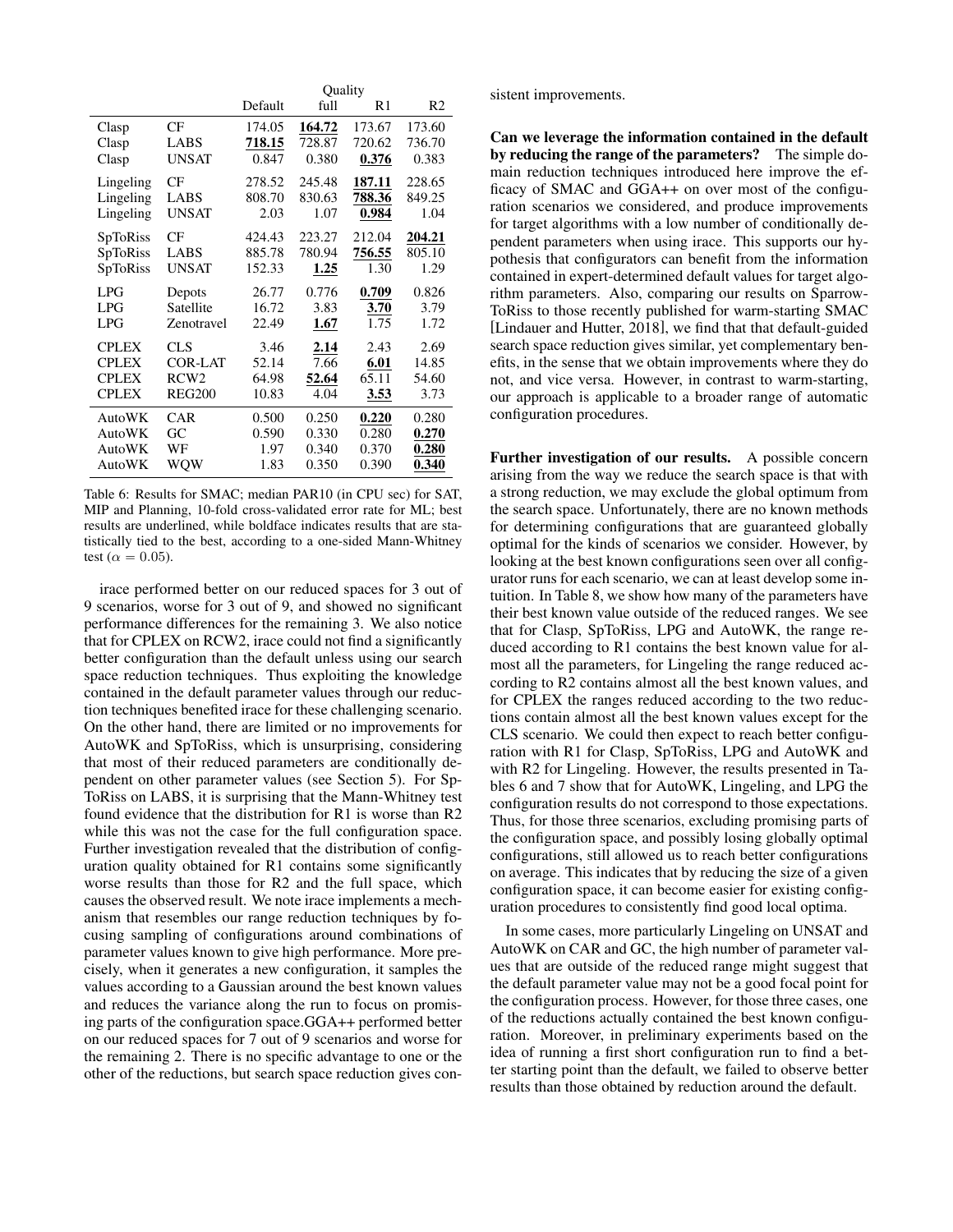|                 |                  |         | <i>irace</i> quality |        |                | GGA++ quality |        |                |
|-----------------|------------------|---------|----------------------|--------|----------------|---------------|--------|----------------|
|                 |                  | Default | full                 | R1     | R <sub>2</sub> | full          | R1     | R <sub>2</sub> |
| <b>SpToRiss</b> | CF               | 424.43  | 224.10               | 206.72 | 246.99         | 233.11        | 235.83 | 225.82         |
| <b>SpToRiss</b> | LABS             | 808.70  | 803.03               | 788.66 | 787.47         | 835.32        | 804.31 | 847.83         |
| <b>SpToRiss</b> | <b>UNSAT</b>     | 152.33  | 1.24                 | 1.28   | 1.23           | 1.53          | 1.61   | 1.54           |
| LPG             | Satellite        | 16.72   | 4.94                 | 6.41   | 6.45           | 3.69          | 3.96   | 3.78           |
| LPG             | Zenotravel       | 22.49   | 2.35                 | 1.90   | 1.84           | 6.28          | 3.32   | 3.07           |
| <b>CPLEX</b>    | RCW <sub>2</sub> | 64.98   | 69.62                | 68.16  | 60.48          | 63.87         | 63.69  | 63.43          |
| <b>CPLEX</b>    | <b>REG200</b>    | 10.83   | 4.55                 | 4.69   | 3.86           | 12.01         | 11.30  | 10.57          |
| AutoWK          | <b>CAR</b>       | 0.500   | 0.210                | 0.370  | 0.230          | 0.300         | 0.630  | 0.260          |
| AutoWK          | WF               | 1.97    | 0.230                | 0.250  | 0.260          | 2.69          | 2.40   | 2.55           |

Table 7: Results for irace and GGA++; median PAR10 (in CPU sec) for SAT, MIP and Planning, 10-fold cross-validated error rate for ML; best results are underlined, while boldface indicates results that are statistically tied to the best, according to a one-sided Mann-Whitney test  $(\alpha = 0.05)$ .

| Algorithm     | Benchmark        | R1             | R <sub>2</sub> | <b>Numerical Parameters</b> |
|---------------|------------------|----------------|----------------|-----------------------------|
|               | CF               | 0              | 0              |                             |
| Clasp         | LABS             | 0              | 0              | 37                          |
|               | <b>UNSAT</b>     | 2              | 7              |                             |
|               | CF               | 0              | 0              |                             |
| Lingeling     | LABS             | $\overline{0}$ | 9              | 185                         |
|               | <b>UNSAT</b>     | 53             | $\overline{0}$ |                             |
|               | CF               | 1              | 0              |                             |
| SpToRiss      | LABS             | $\overline{0}$ | 9              | 52                          |
|               | <b>UNSAT</b>     | 1              | 14             |                             |
|               | Depots           | 0              | 6              |                             |
| <b>LPG</b>    | Satellite        | 0              | 9              | 19                          |
|               | Zenotravel       | 2              | 10             |                             |
|               | <b>CLS</b>       | 7              | 7              |                             |
| <b>CPLEX</b>  | <b>COR-LAT</b>   | $\Omega$       | $\overline{2}$ |                             |
|               | RCW <sub>2</sub> | 2              | 1              | 23                          |
|               | <b>REG200</b>    | $\overline{0}$ | 1              |                             |
|               | <b>CAR</b>       | 0              | 42             |                             |
|               | GC               | 0              | 40             |                             |
| <b>AutoWK</b> | WF               | 1              | 0              | 226                         |
|               | WQW              | 0              | 0              |                             |

Table 8: How many parameters of the best known configuration (testing set) take a value outside the reduced ranges (using R1 and R2, respectively)?

## 7 Conclusions and Future Work

In this work, we studied the current use of default parameter values in automated algorithm configuration and introduced a simple approach to exploit them more efficiently. Specifically, we investigated two research questions.

*How much impact does the default configuration have on current configurators?* To answer this question, we compared how widely used configurators perform with and without access to meaningful default parameter settings. We found that the performance of two state-of-the-art configurators, SMAC and irace tends to be affected very differently by default settings: While SMAC only rarely benefits from good defaults, they are often crucial for irace.

*Can we leverage the information contained in the default by reducing the range of the parameters?* We studied this question based on two relatively straightforward techniques for reducing the ranges of numerical parameters of a given target algorithm, guided by default settings. Empirical results for well-known configuration scenarios for SAT, MIP, automated planning and automated machine learning clearly indicate that using these reduction technique, the state-ofthe-art general-purpose configurators SMAC [Hutter *et al.*,  $2011$ ] and GGA++ [Ansótegui *et al.*, 2015] tend to find significantly better configurations within a given time budget. irace [López-Ibáñez et al., 2016] benefits from default-guided range reduction for scenarios with many numerical parameters that are not dependent on higher-level categorical design choices, such as CPLEX and LPG, while we did not observe benefits for scenarios with few numerical parameters, or numerical parameters that mostly depend on higher-level categorical choices, as for SpToRiss and AutoWK.

Obviously, our reduction techniques depend on the quality of the given default values and are targeting numerical parameters with wide ranges. We believe that for most state-ofthe-art algorithms for challenging AI problems, default parameter values are chosen with care, in many cases not only based on limited experiments, but also on deep insights into the heuristics controlled by the parameters. At the same time, many numerical parameters do have wide ranges, because in principle, extreme values produce valid behaviour of the algorithm, and the effort to manually restrict the range to good values can be considerable and thus is often avoided by algorithm designers. Of course, reducing parameter ranges too aggressively will ultimately lead to degraded performance.

The results from our study indicate that default parameter settings often provide more information than is currently exploited in automated algorithm configuration. Further, significant improvements in performance can be achieved using simple, generic techniques for restricting the configuration space based on these defaults. The efficacy of our defaultguided range reduction techniques suggests an interesting, largely unexplored direction for improving automated algorithm configurators, based on the idea of more strongly exploiting default configurations in the underlying search pro $cess - e.g.,$  by using them as priors in sequential model-based optimisation, or as the basis for regularising the empirical performance models used by configurators such as SMAC.